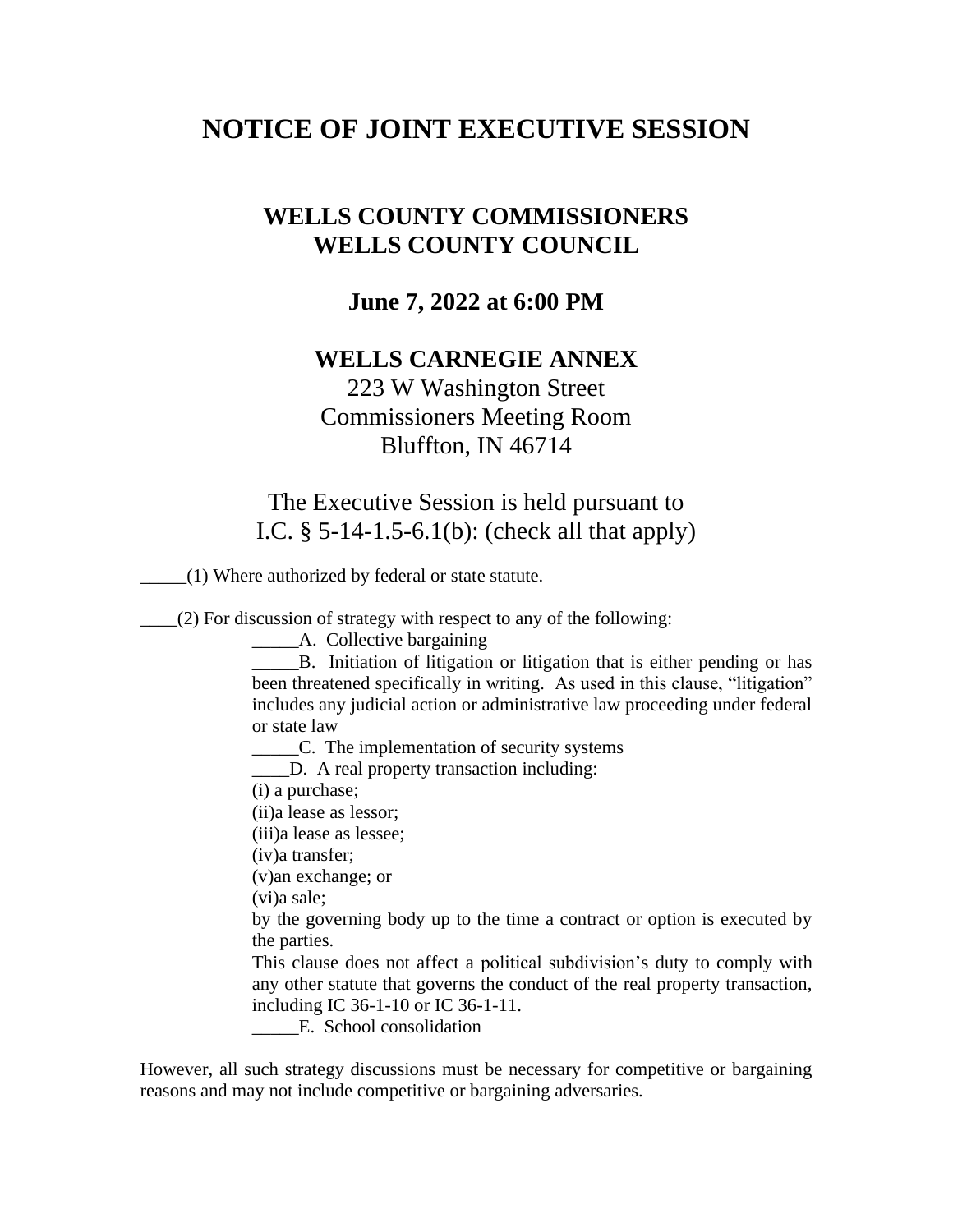\_\_\_\_\_(3) For discussion of the assessment, design, and implementation of school safety and security measures, plans, and systems.

 $X_{-}$  (4) Interviews and negotiations with industrial or commercial prospects or agents of industrial or commercial prospects by:

(A) the Indiana economic development corporation;

- (B) the office of tourism development (before July 1, 2020) or the Indiana destination development corporation (after June 30, 2020);
- (C) the Indiana finance authority;
- (D)the ports of Indiana;
- (E) an economic development commission
- (F) the Indiana state department of agriculture;
- (G) a local economic development organization that is a nonprofit corporation established under state law whose primary purpose is the promotion of industrial or business development in Indiana, the retention or expansion of Indiana businesses, or the development of entrepreneurial activities in Indiana; or

(H) a governing body of a political subdivision.

However, this subdivision does not apply to any discussions regarding research that is prohibited under IC 16-34.5-1-2 or under any law.

\_\_\_\_\_ (5) To receive information about and interview prospective employees.

\_\_\_\_\_(6) With respect to any individual over whom the governing body has jurisdiction: (A) to receive information concerning the individuals alleged misconduct; and (B) to discuss, before a determination, the individuals status as an employee, a student, or an independent contractor who is:

- (i) a physician; or
- (ii) a school bus driver.

\_\_\_\_\_(7) For discussion of records classified as confidential by state or federal statute.

\_\_\_\_\_(8) To discuss before a placement decision an individual student's abilities, past performance, behavior, and needs.

\_\_\_\_\_(9) To discuss a job performance evaluation of individual employees. This subdivision does not apply to a discussion of the salary, compensation, or benefits of employees during a budget process.

 $(10)$  When considering the appointment of a public official, to do the following:

(A) Develop a list of prospective appointees.

(B) Consider applications.

 (C) Make one (1) initial exclusion of prospective appointees from further consideration.